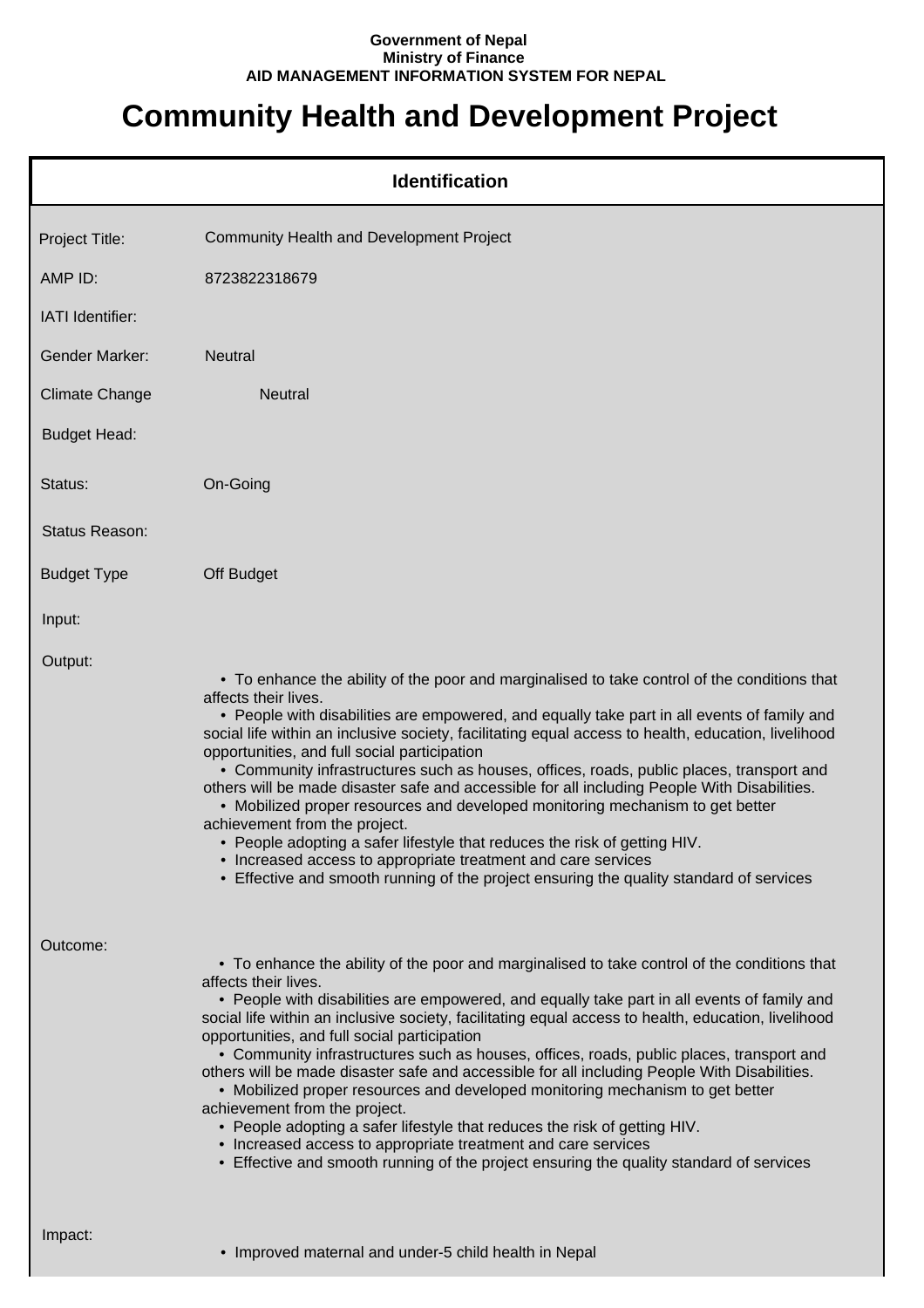|                                       | • Reduced prevalence of malnourished children under 5 years of age in Nepal.<br>• Improved livelihood of People with Disabilties sustainably and minimize prevalence of HIV<br>infection in population of target VDCs.<br>• A sustainable improvement in the quality of life of people with disabilities<br>• Sustainable improvement in quality of life of the people of (western) Nepal, particularly the<br>disadvantaged |
|---------------------------------------|------------------------------------------------------------------------------------------------------------------------------------------------------------------------------------------------------------------------------------------------------------------------------------------------------------------------------------------------------------------------------------------------------------------------------|
| Treasury Type:                        |                                                                                                                                                                                                                                                                                                                                                                                                                              |
| Humanitarian Ald:                     | <b>No</b>                                                                                                                                                                                                                                                                                                                                                                                                                    |
|                                       |                                                                                                                                                                                                                                                                                                                                                                                                                              |
|                                       |                                                                                                                                                                                                                                                                                                                                                                                                                              |
|                                       |                                                                                                                                                                                                                                                                                                                                                                                                                              |
|                                       |                                                                                                                                                                                                                                                                                                                                                                                                                              |
|                                       |                                                                                                                                                                                                                                                                                                                                                                                                                              |
|                                       |                                                                                                                                                                                                                                                                                                                                                                                                                              |
|                                       |                                                                                                                                                                                                                                                                                                                                                                                                                              |
|                                       |                                                                                                                                                                                                                                                                                                                                                                                                                              |
|                                       |                                                                                                                                                                                                                                                                                                                                                                                                                              |
|                                       |                                                                                                                                                                                                                                                                                                                                                                                                                              |
|                                       |                                                                                                                                                                                                                                                                                                                                                                                                                              |
|                                       |                                                                                                                                                                                                                                                                                                                                                                                                                              |
|                                       |                                                                                                                                                                                                                                                                                                                                                                                                                              |
|                                       | <b>Planning</b>                                                                                                                                                                                                                                                                                                                                                                                                              |
| Date of Agreement                     | 2016-07-22                                                                                                                                                                                                                                                                                                                                                                                                                   |
| Date of effectiveness 2016-07-22      |                                                                                                                                                                                                                                                                                                                                                                                                                              |
| Proposed Start Date 2016-07-22        |                                                                                                                                                                                                                                                                                                                                                                                                                              |
| <b>Actual Start Date</b>              | 2016-07-22                                                                                                                                                                                                                                                                                                                                                                                                                   |
| Planned Completion 2021-07-22<br>Date |                                                                                                                                                                                                                                                                                                                                                                                                                              |

| Location                           |            |  |
|------------------------------------|------------|--|
| Location                           | Percentage |  |
| Far-Western (Sudur Pashchimanchal) | 50.0%      |  |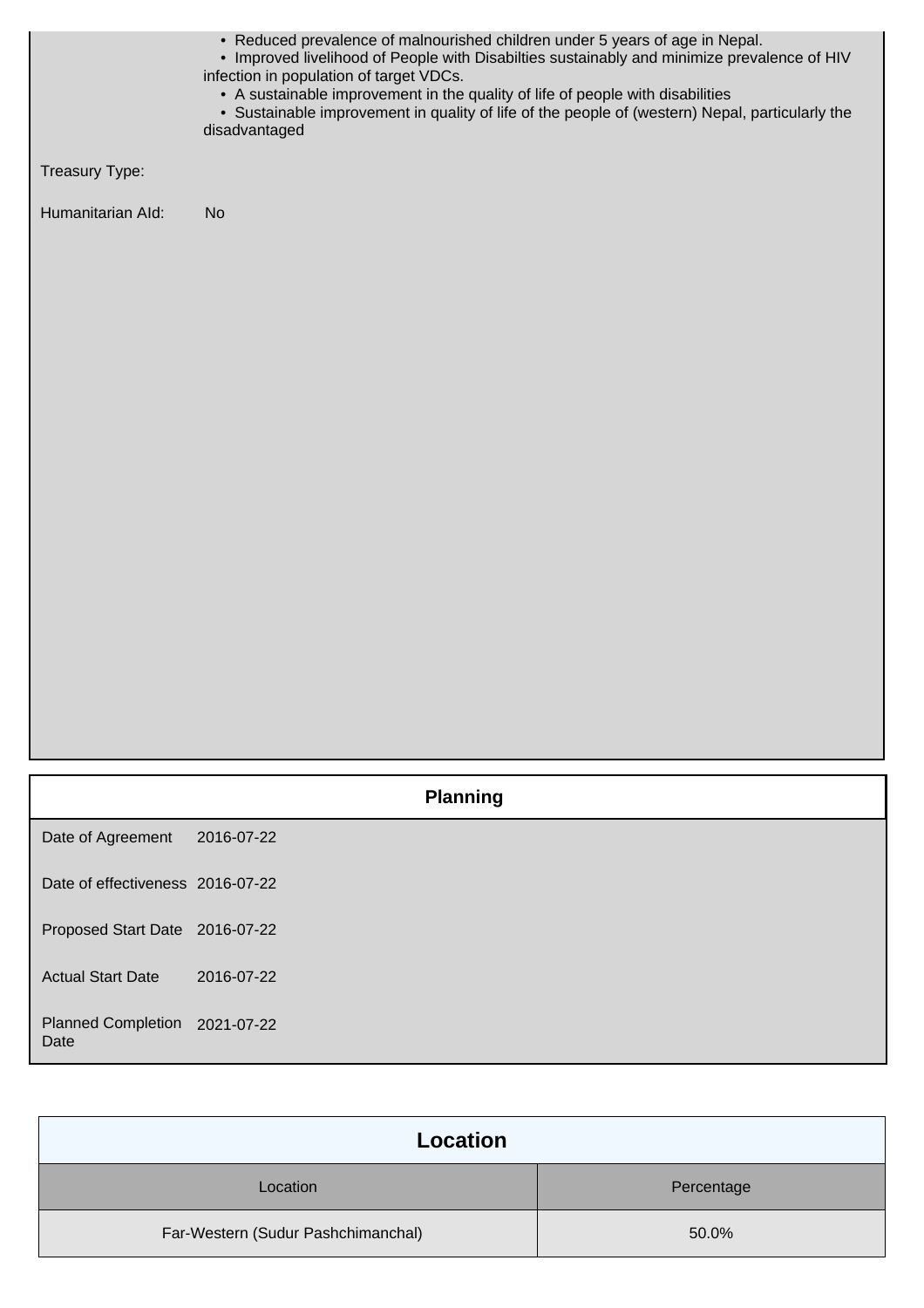| Location                 | Percentage |
|--------------------------|------------|
| Western (Pashchimanchal) | 50.0%      |

| <b>National Plan</b>                                                                                                   |            |  |
|------------------------------------------------------------------------------------------------------------------------|------------|--|
| Program                                                                                                                | Percentage |  |
| [Health and Nutrition ] [Social Development Policy ] [National Development Plan (NDP) ]                                | 60.0%      |  |
| [Drinking Water and Sanitation ] [ Social Development Policy ] [ National Development Plan<br>$(NDP)$ ]                | 20.0%      |  |
| Persons with Disabilities   [ Peace, rehabilitation and Inclusive Development   [ National<br>Development Plan (NDP) 1 | $20.0\%$   |  |

| <b>Sector</b>                                                  |            |
|----------------------------------------------------------------|------------|
| Sector                                                         | Percentage |
| Nepal Sector Classification WOMEN, CHILDREN & SOCIAL WELFARE 0 | 100.0%     |

| <b>Implementing/Executing Agency</b>                   |        |  |
|--------------------------------------------------------|--------|--|
| <b>Implementing Agency</b>                             |        |  |
| International Nepal Fellowship                         | 100.0% |  |
| <b>Executing Agency</b>                                |        |  |
| International Nepal Fellowship<br>100.0%               |        |  |
| <b>Responsible Organization</b>                        |        |  |
| Ministry of Women, Children & Social Welfare<br>100.0% |        |  |
| Donor                                                  |        |  |
| International Nepal Fellowship                         | 0.0%   |  |

|                            |                       |                    | <b>Funding</b>                |            |                     |
|----------------------------|-----------------------|--------------------|-------------------------------|------------|---------------------|
| Transaction<br>Date        | Type of<br>Assistance | Mode of<br>Payment | Post Earthquake<br>Assistance | Commitment | <b>Disbursement</b> |
| <b>UNDISBURSED BALANCE</b> |                       |                    | null                          |            |                     |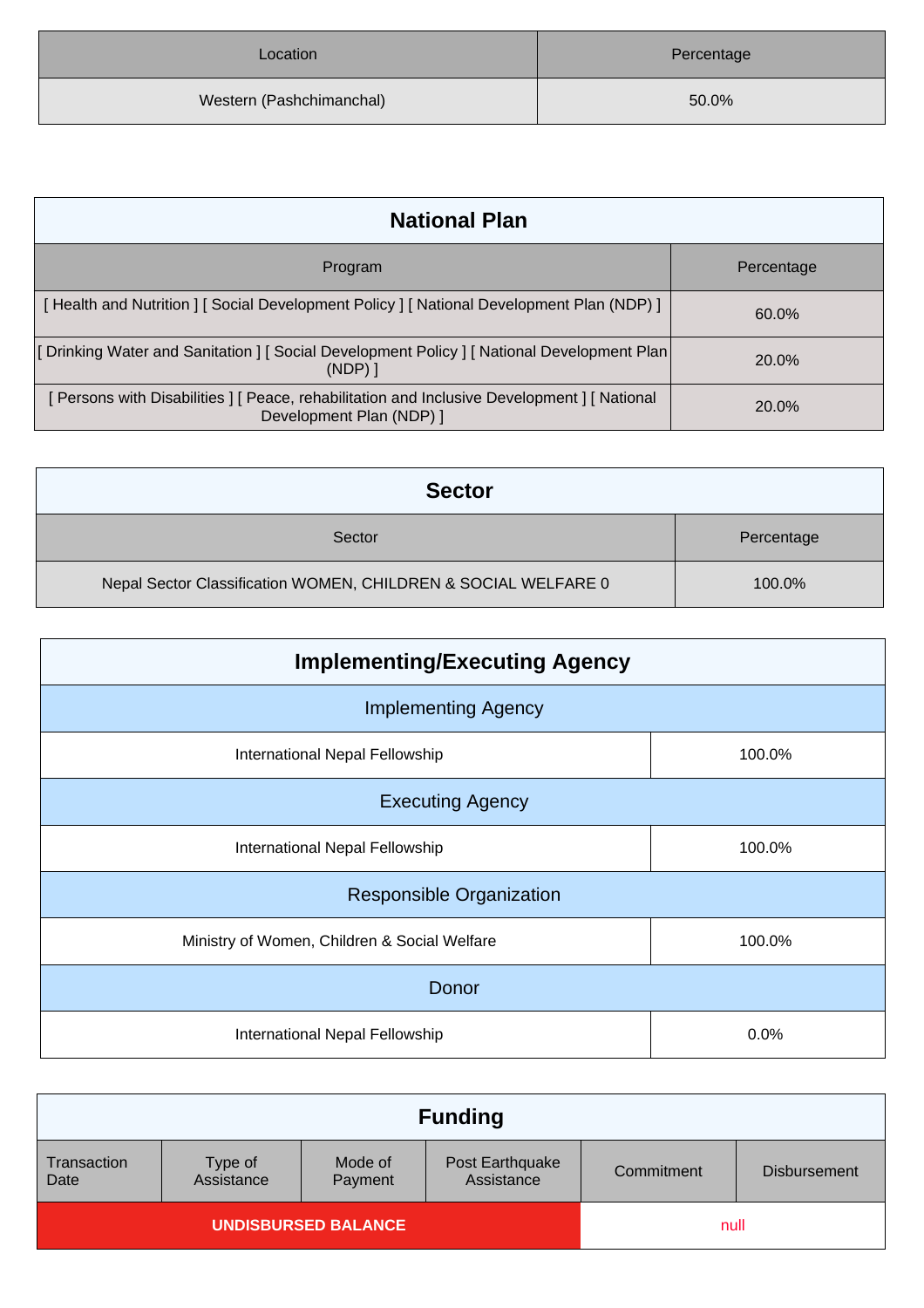| Transaction<br>Date | Type of<br>Assistance | Mode of<br>Payment                     | Post Earthquake<br>Assistance         | Commitment | <b>Disbursement</b> |
|---------------------|-----------------------|----------------------------------------|---------------------------------------|------------|---------------------|
|                     |                       |                                        | <b>International Nepal Fellowship</b> |            |                     |
|                     |                       |                                        | <b>Actual</b>                         |            |                     |
| 7/22/2016           | <b>Grant Aid</b>      | Cash                                   | No                                    | 10,833,875 | O                   |
| 12/31/2016          | <b>Grant Aid</b>      | Cash                                   | No                                    | Ю          | 1,236,494           |
| 6/30/2017           | <b>Grant Aid</b>      | Cash                                   | No                                    | 0          | 1,144,519           |
| 12/31/2017          | <b>Grant Aid</b>      | Cash                                   | No                                    | n          | 1,210,563           |
| 6/30/2018           | <b>Grant Aid</b>      | Cash                                   | No                                    | 10         | 1,137,713           |
| 12/31/2018          | <b>Grant Aid</b>      | Cash                                   | No                                    | Ю          | 989,914             |
| 6/30/2019           | <b>Grant Aid</b>      | Cash                                   | No                                    | IO.        | 897,272             |
| 12/31/2019          | <b>Grant Aid</b>      | Cash                                   | No                                    | n          | 672,558             |
| 6/30/2020           | <b>Grant Aid</b>      | Cash                                   | No                                    | Ю          | 690,187             |
| 12/31/2020          | <b>Grant Aid</b>      | Cash                                   | No                                    | n          | 718,248             |
| 6/30/2021           | <b>Grant Aid</b>      | Cash                                   | No                                    | 0          | 718,248             |
|                     |                       | <b>Total</b>                           |                                       | 10,833,875 | 9,415,710           |
|                     |                       | Total (International Nepal Fellowship) |                                       | 10,833,875 | 9,415,710           |
|                     |                       | <b>UNDISBURSED BALANCE</b>             |                                       | 1,418,165  |                     |

## **Progress Achieved**

Progress Achieved:

Key Problems:

Steps Taken to Solve Problems: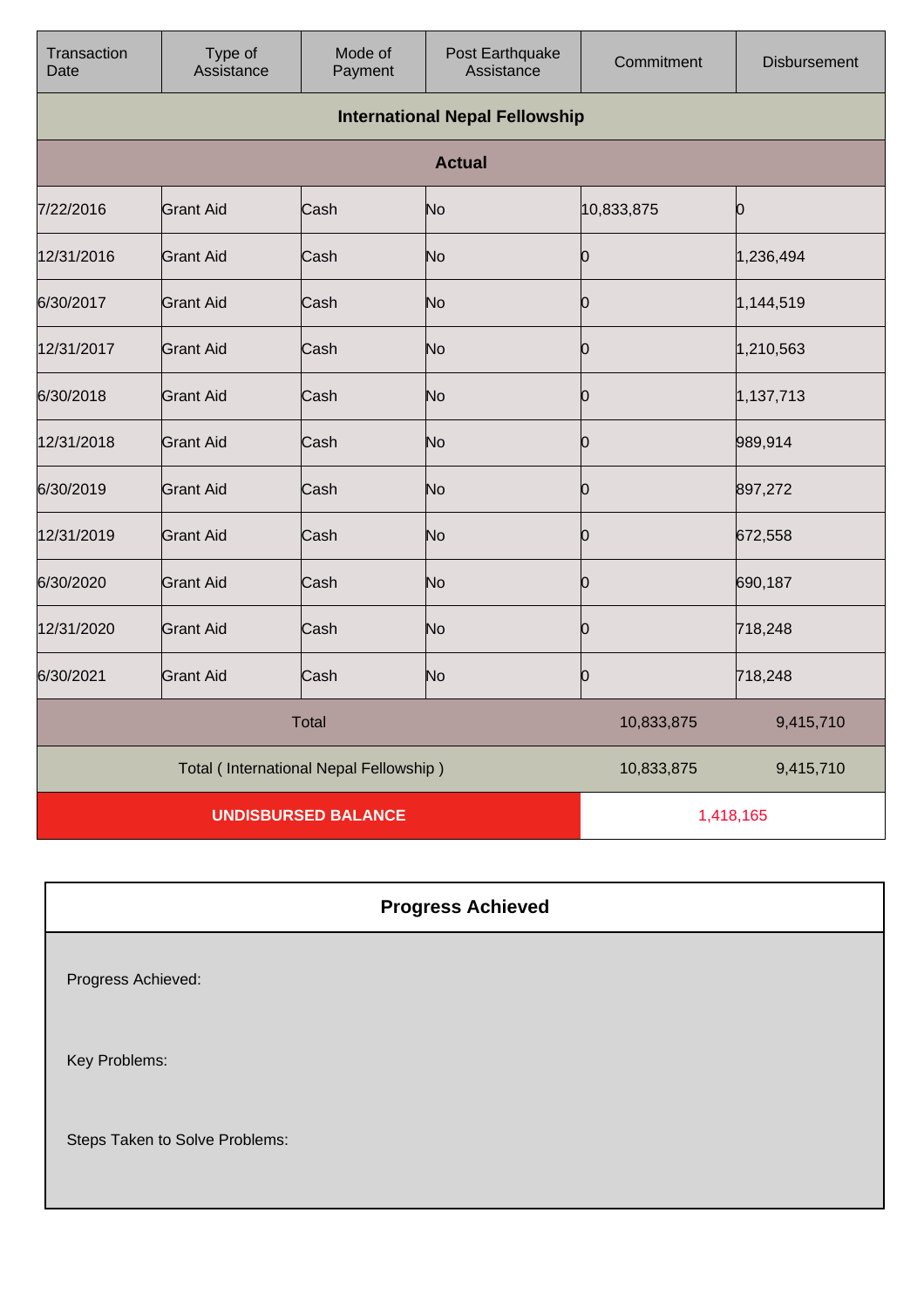| <b>Funding Information</b>        |                |  |
|-----------------------------------|----------------|--|
| <b>Total Actual Commitment</b>    | 10,833,875     |  |
| <b>Total Planned Commitment</b>   | $\overline{0}$ |  |
| <b>Total Actual Disbursement</b>  | 9,415,716      |  |
| <b>Total Planned Disbursement</b> | $\overline{0}$ |  |
|                                   |                |  |

|                   | <b>Sustainable Development Goals</b>                                                                                                                                                                                                                                                                                                                                                                                 |
|-------------------|----------------------------------------------------------------------------------------------------------------------------------------------------------------------------------------------------------------------------------------------------------------------------------------------------------------------------------------------------------------------------------------------------------------------|
| <b>SDG Topic:</b> | Goal 10: Reduce inequality within and among countries                                                                                                                                                                                                                                                                                                                                                                |
| SDG:              | Goal 1: End poverty in all its forms everywhere<br>Target 10.2 By 2030, empower and promote the social, economic and political inclusion of all,<br>irrespective of age, sex, disability, race, ethnicity, origin, religion or economic or other status                                                                                                                                                              |
|                   | Goal 13: Take urgent action to combat climate change and its impacts<br>Target 1.1 By 2030, eradicate extreme poverty for all people everywhere, currently measured as<br>people living on less than \$1.25 a day                                                                                                                                                                                                    |
|                   | Goal 15: Protect, restore and promote sustainable use of terrestrial ecosystems, sustainably<br>Trangeger for restre normbat dement to ainch a dapt had cape on yeose i landed equandation and shall biordiversity<br><b>Gisasters in all countries</b>                                                                                                                                                              |
|                   | Goal 16: Promote peaceful and inclusive societies for sustainable development, provide access to<br>juatiget for all By Do Daid pfontine the unputable nand in of usista inabilitions and which all types of<br>forests, halt deforestation, restore degraded forests and substantially increase afforestation and<br>reforestation globally.                                                                        |
|                   | Goal 17: Strengthen the means of implementation and revitalize the Global Partnership for<br>Surgenable Dad clopse rexploitation, trafficking and all forms of violence against and torture of<br>children                                                                                                                                                                                                           |
|                   | Goal 2: End hunger, achieve food security and improved nutrition and promote sustainable<br>agriguitume 10 Promote a universal, rules-based, open, non?discriminatory and equitable<br>multilateral trading system under the World Trade Organization, including through the conclusion<br>of negotiations under its Doha Development Agenda                                                                         |
|                   | Goal 3: Ensure healthy lives and promote well-being for all at all ages<br>Target 2.4 By 2030, ensure sustainable food production systems and implement resilient<br>agricultural practices that increase productivity and production, that help maintain ecosystems, that<br>strengthen capacity for adaptation to climate change, extreme weather, drought, flooding and other<br>disasters and that progressively |